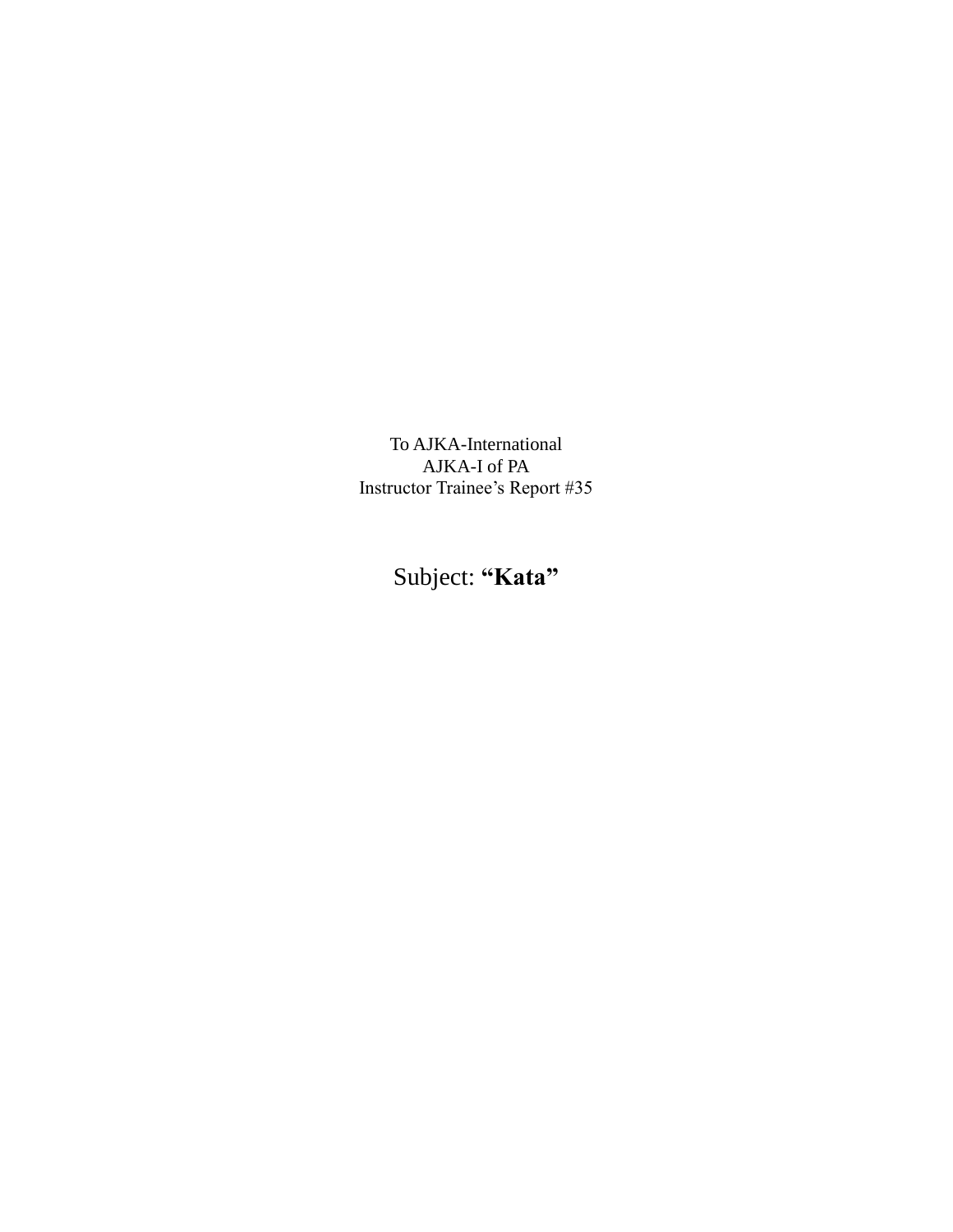To AJKA-International AJKA-I of PA Instructor's Trainee Report #35 Subject: "Kata"

 $\overline{a}$ 

Sensei Funakoshi presented fifteen kata as the foundation of the Shotokan style karate. Additions to this list now has Shotokan karate-ka practicing twenty-six forms of kata. The essence of karate-do lies in practice and training of kata.

Kata may be described as "theorems of self defense." The kata of karate-do are logical arrangements of blocking, punching, striking and kicking techniques in set sequences. Kata training is an integral part of karate-do. It develops the necessary ability in the karate-ka to move skillfully and smoothly in all directions executing attacks and defenses against to or more imaginary opponents.

One of the most amazing concepts of karate is that you can train anywhere and anytime. The size of the room or the location is meaningless. So long as the karate-ka has some space he/she can practice karate and kata. This is one of many significant differences between karate and other sports – while you maybe able to practice your kata in your kitchen you could never practice your jump shot.

Kata can be divided into two categories: *Shorei* and *Shorin* kata. In *Shorei* kata these are suitable for physical development, especially muscle and bone strengthening. These kata require composure for their performance and exhibit strength and dignity when preformed. Contrary, *Shorin* kata are suitable for building fast reflexes and rapid movements.

Diligent practice of kata enables the karate-ka eventually to grasp the deeper aspect of karate-do. Proper performance of kata is looked upon by some as being a form of moving meditation. <sup>2</sup> During the entire execution of kata, which may last 50 seconds to three minutes, the mind, body and spirit should be totally focused.

Sensei Nakayama wrote in his Best Karate series, "Training in kata is spiritual as well as Physical. In his performance of kata, the karate-ka should exhibit boldness and confidence, but also humility, gentleness and a sense of decorum thus integrating mind and body in a singular discipline."  $3<sup>3</sup>$ 

 $1$  An interesting point is made by Seseni Nakayama when he describes kata he says that there are "about 50" kata ('formal exercises') are practiced at the present time, some having been passed down from generation to generation, others being developed fairly recently." - this makes me think that since we are only practicing 26 kata are we missing half the concepts?

 $2$  Nicol, C.W. Moving Zen: Karate As A Way to Gentleness. New York: William Morrow and Co., Inc., 1975

<sup>3</sup> Nakayama, Masatoshi. Best Karate Series: Gankaku, Jion, p.12. Tokyo: Kodansha International Ltd., 1979.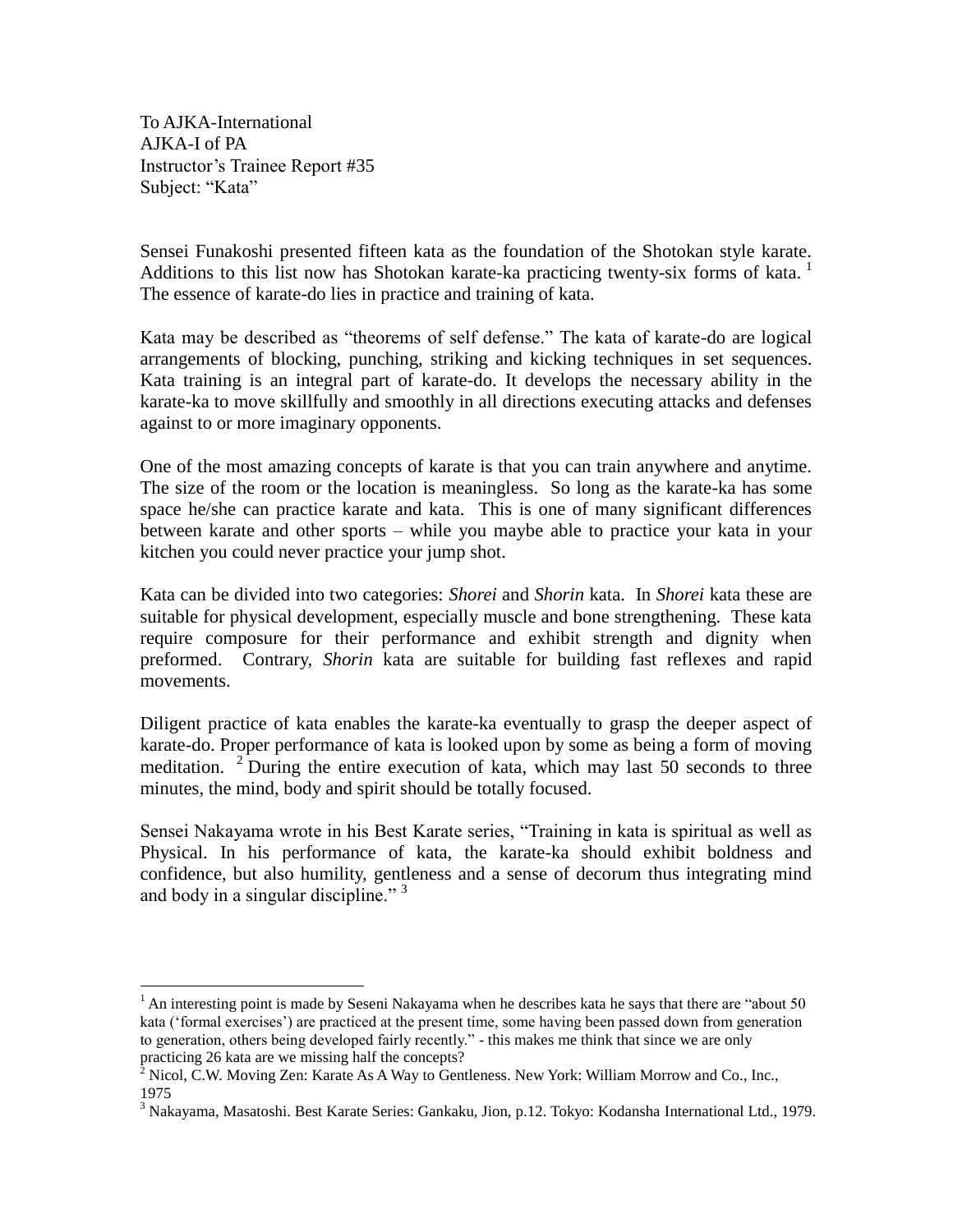As Sensei Funakoshi often reminded his students. "The spirit of karate is lost without courtesy."<sup>4</sup> An expression of this courtesy is the bow at the beginning and the end of each kata. The stance that we bow from in all Shotokan kata is *musubi-dachi*, with the arms relaxed. Hands slightly touching the thighs and the eyes focused straight ahead. See image to the right for *musubi-dachi* stance<sup>5</sup>.



Every kata begins with a blocking technique and has a specific number of movements to be performed in a set order. The movements vary in their complexity depending on the kata, which group it is located in for which rank level. Nothing is the kata is superfluous – every single movement in the kata has a specific purpose and often it is the in between movements that really matter.

Sensei Nakayama stated:

Mastery of kata is a prerequiste for advancement through kyu and dan…. The effects of practice are cumitive. Train everyday, even if it is only for a few minutes….never rush through the movements. Always be aware of the correct timing of each movement. If a particular kata proves difficult, give it more attention and always keep in mind the relationship between kata practice and kumite.<sup>6</sup>

 $4$  Id.

<sup>&</sup>lt;sup>5</sup> Musubi-dachi is one of the most important stances in Shotokan. This is the position from which we bow to a partner in kumite, when you enter the dojo, showing complete respect to the dojo and the sensei. This stance is imperative and although very simple, it is often taught incorrectly with many inexperience katate-ka make the mistake of bowing from heisoku-dachi.

<sup>6</sup> Nakayama, Masatoshi. Best Karate Series: Gojushiho Dai, Gojushiho Sho, Meikyo, p.13. Tokyo: Kodansha International Ltd., 1979.